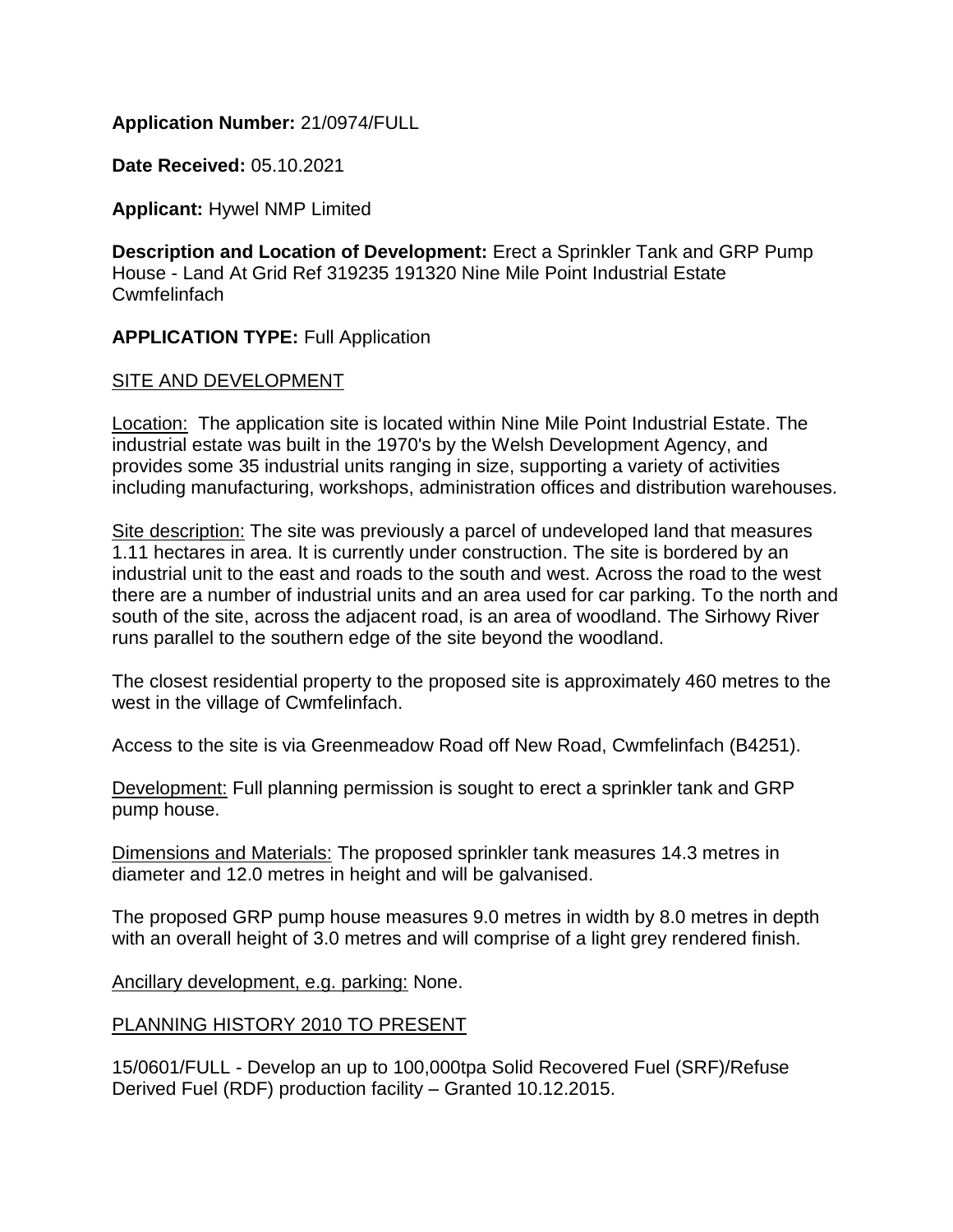20/0725/COND - Discharge of Condition 14 (Surface Water and Land Drainage Scheme) of planning consent 15/0601/FULL (Develop an up to 100,000tpa Solid Recovered Fuel (SRF)/Refuse Derived Fuel (RDF) production facility) – Decided 25.11.2020.

20/0726/COND - Discharge of Conditions 10 (Parking Layout), 19 (Hard and Soft Landscaping), 22 (Arboricultural Impact Assessment), 23 (Tree Protection), 25 (Landscaping and Management Scheme), 26 (Light Mitigation Strategy), 27 (Light Mitigation Strategy), and 28 (Bird Nesting Provision) of planning consent 15/0601/FULL (Develop an up to 100,000tpa Solid Recovered Fuel (SRF)/Refuse Derived Fuel (RDF) production facility) – Decided 24.11.2020.

20/0796/COND - Discharge conditions 08 (Contamination) and 15 (Site Investigation) of planning consent 15/0601/FULL (Develop an up to 100,000tpa Solid Recovered Fuel (SRF)/Refuse Derived Fuel (RDF) production facility) – Decided 24.11.2020.

21/0789/COND - Discharge condition 17 (External Finishes) of planning consent 15/0601/FULL (Develop an up to 100,000tpa Solid Recovered Fuel (SRF)/Refuse Derived Fuel (RDF) production facility) – Decided 08.10.2021.

## POLICY

LOCAL DEVELOPMENT PLAN The Caerphilly County Borough Local Development Plan up to 2021 - adopted November 2010.

Site Allocation: The site is located within settlement limits and is also designated as a Secondary Employment Site EM2.28 (Nine Mile Point, Cwmfelinfach).

Policies: SP3 (Development Strategy in the Southern Connections Corridor),SP5 (Settlement Boundaries), SP6 (Place Making), SP9 (Waste Management), SP10 (Conservation of Natural Heritage), SP16 (Managing Employment Growth), SP21 (Parking Standards), CW1 (Sustainable Transport, Accessibility and Social Inclusion), CW2 (Amenity), CW3 (Design considerations - Highways), CW6 (Trees, Woodland and Hedgerow Protection), CW13 (Use Class Restrictions - Business and Industry) and CW15 (General Locational Constraints).

NATIONAL POLICY Future Wales: The National Plan (February 2021), Planning Policy Wales Edition 11 (February 2021), Technical Advice Note 12: Design (March 2018), Technical Advice Note 18: Design (March 2007) and Technical Advice Note 21: Waste (February 2017).

### ENVIRONMENTAL IMPACT ASSESSMENT

Did the application have to be screened for an EIA? Yes in that the proposed development, when combined with the original consented development, is Schedule 2 Development. The Local Planning Authority concluded as a result of the screening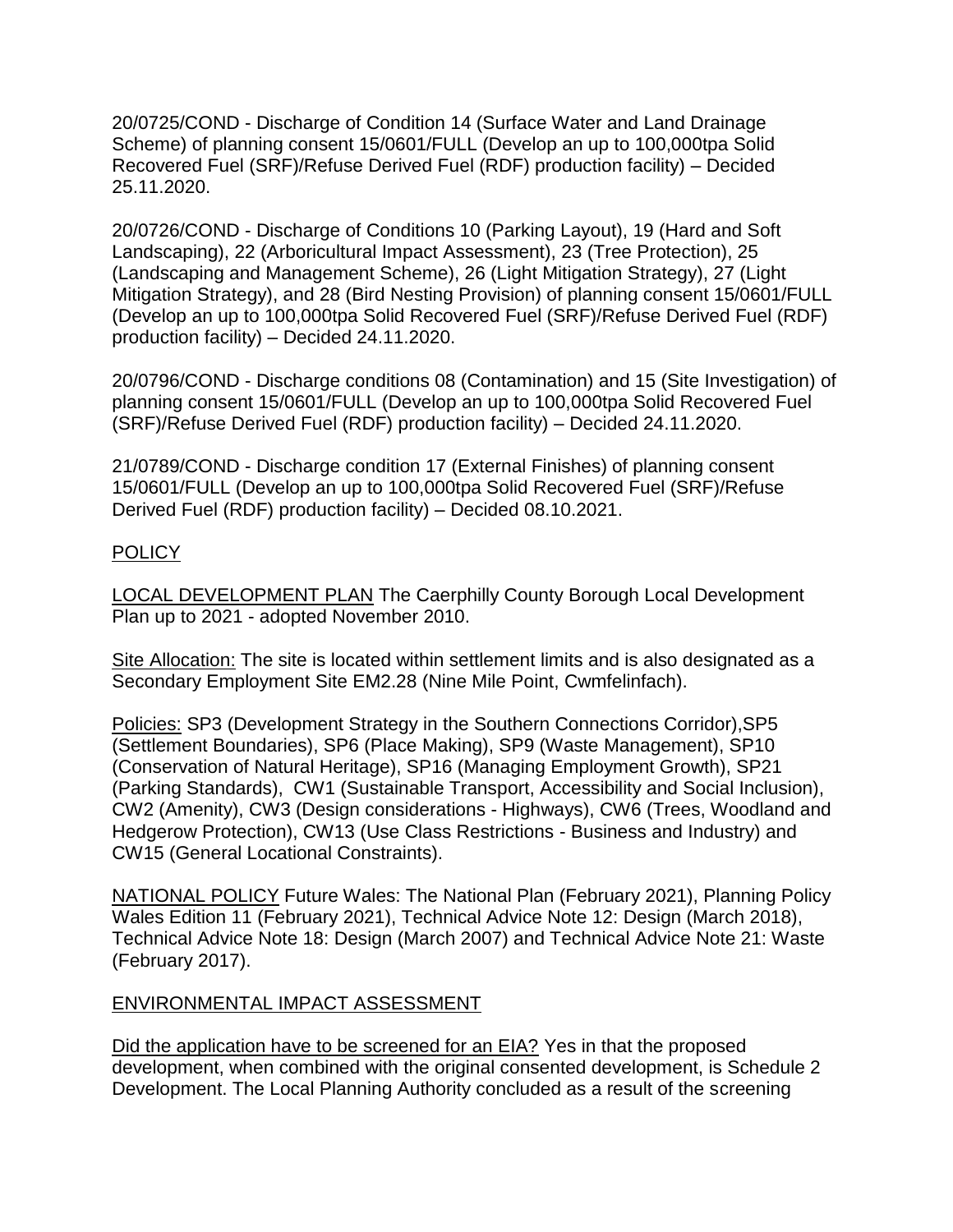opinion for the consented development (Planning reference: (15/0601/FULL) which is currently under construction that an Environmental Statement was not required.

On that basis the application has been screened in accordance with Schedule 2, Part 11 (b) Other projects relating to installations for the disposal of waste in order to assess whether or not an Environmental Statement is required for the resultant development. The site area associated with the proposal for consideration (Sprinkler Tank and GRP Pump House) falls below the 0.5 hectares threshold and therefore the Local Planning Authority has considered whether the consented development and the proposed development for consideration when combined would have any significant adverse effects on the environment in accordance with Schedule 2, Part 13 (b).

Was an EIA required? No in that it is not considered that the proposed development would give rise to a material change in circumstances resulting in significant adverse effects on the environment as set out in the Screening Opinion carried out with this application. On that basis there is no justification for the Local Planning Authority to request an Environmental Statement for the proposed Sprinkler Tank and GRP Pump House.

## COAL MINING LEGACY

Is the site within an area where there are mining legacy issues? The sprinkler tank and GRP pump house would be sited within an area of low risk, however would be immediately adjacent to a high risk development referral area. There is a mine shaft present on site which has been filled in and capped previously.

# **CONSULTATION**

Senior Engineer (Land Drainage) - No comments received at the time of writing the report.

Head Of Public Protection - CCBC - Confirms that they are satisfied the location of the proposed development will not affect residential dwellings but requests details of the acoustic design of the enclosure by way of condition.

Senior Arboricultural Officer (Trees) - No objection subject to imposing a condition to ensure Tree Protection is afforded. The agreed details associated with the Tree Protection Plan (planning reference 20/0726/COND) are sufficient in this respect.

Informative advice is also provided in respect of the tree root protection areas.

Landscape Architect - CCBC - Given its location within the industrial estate, the size and scale of the proposed tank is acceptable along with its external appearance.

Informative advice is also provided in respect of landscaping that will be controlled by way of condition.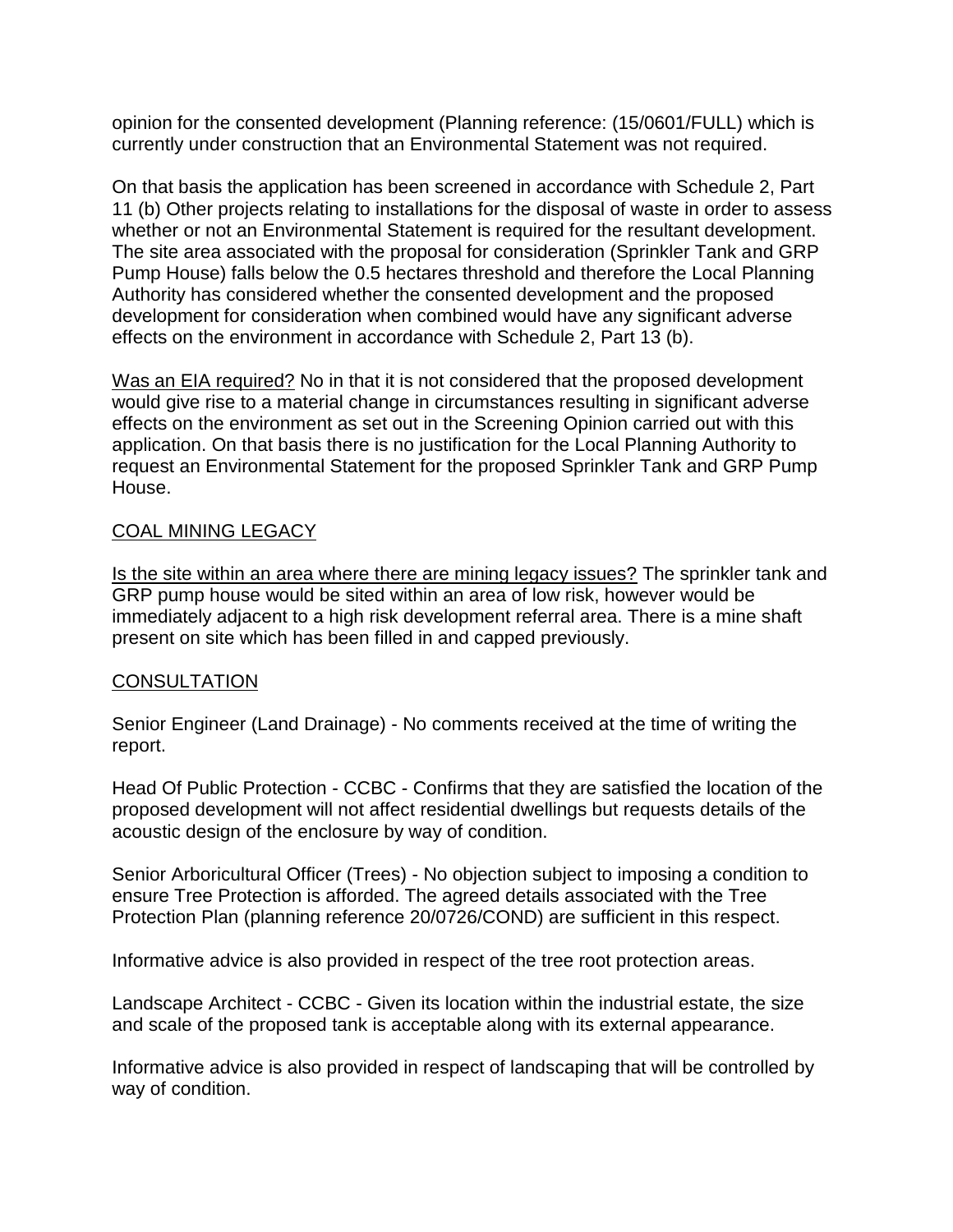Natural Resources Wales - No objection but provides informative advice to be conveyed to the developer.

Glamorgan-Gwent Archaeological Trust - A review of historic Ordnance Survey mapping indicates no archaeologically significant structures. Therefore it is unlikely that significant archaeological remains will be encountered during the course of the works.

Informative advice is also provided to the developer.

#### ADVERTISEMENT

Extent of advertisement: The application was advertised by means of a site notice and 3 neighbouring businesses were also consulted.

Response: Four call in requests for the application to be reported to planning committee along with three letters of representation objecting to the proposed development have been received.

Summary of observations: The following questions and objections were received:

1. Questions what analysis has been done to determine the likely levels of pollutants such as dioxins in run-off water from a fire event.

2. Questions what steps the applicant is going to take to ensure that any polluted water does not enter the Sirhowy River.

3. The addition of a sprinkler to the process is an alteration to the original consent and water pollution now presents a significant concern in that contaminated water could end up in the Sirhowy River.

4. Questions why permission is being sought through a separate planning application when the development is intrinsic to the existing consent and therefore the planning authority should be insisting on the applicant submitting a s73 application or similar instead of it being treated as a standalone application.

5. Requests that the wider implications affecting health, possible nuisance and adverse effects on air quality are fully considered.

6. Requests a full explanation of the process in particular why any waste material needs to be cleaned and where the contaminated effluent from the process will be disposed of, together with the expected daily volume of effluent.

7. Requests specification details of the new installation and its exact position on site.

### SECTION 17 CRIME AND DISORDER ACT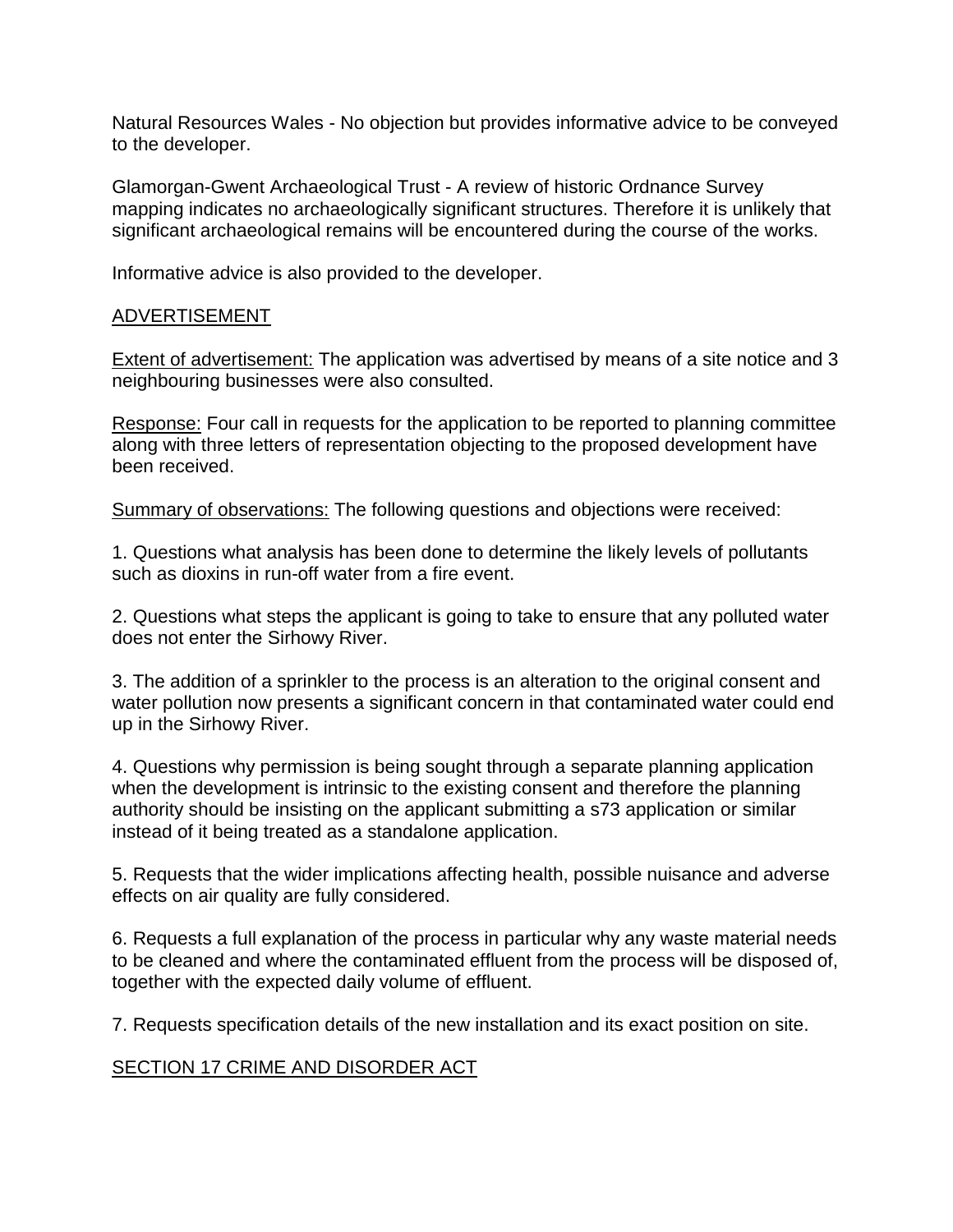What is the likely effect of the determination of this application on the need for the Local Planning Authority to do all it reasonably can to prevent crime and disorder in its area? There are no specific crime and disorder implications material to the determination of this application.

# EU HABITATS DIRECTIVE

### Does the development affect any protected wildlife species? No.

### COMMUNITY INFRASTRUCTURE LEVY (CIL)

Is this development Community Infrastructure Levy liable? Yes the development is CIL liable as the proposal intends to create more than 100 square metres of additional floor space, however new industrial development is charged at £0 per square metre. Therefore no CIL will be collected.

#### ANALYSIS

Policies: The application has been considered in accordance with national policy and guidance and local plan policies. The main issues for consideration in respect of this application are whether the proposed development is considered acceptable in this location and the impact in terms of visual and neighbouring amenity.

Policy SP5 of the Local Development Plan (Settlement Boundaries) states that the boundaries are defined in order to define the area within which development would normally be allowed, to promote the effective use of urban land and to prevent fragmented development and inappropriate development in the countryside. The proposed development is considered to comply with Policy SP5.

In tandem with Policy SP5, Policy CW15 (General Locational Constraints) states that development proposals must not constrain the development of any adjacent site for its allocated land use and that within settlement boundaries they accord with the role and function of the settlement. This application relates to an existing use within an identified employment site that would not prejudice the implementation of wider comprehensive redevelopment of Nine Mile Point Industrial Estate, Cwmfelinfach (EM2.28).

Policy CW13 relates to new development on identified industrial estates. Nine Mile Point Industrial Estate is identified as a Secondary Employment Site in the LDP. Policy CW13 states that development proposals on industrial estates will be subject to the following restrictions:

On sites allocated or identified as Secondary Employment Sites, development will only be permitted if it is:

i Within use classes B1 (light industrial), B2 (General industrial) or B8 (Storage or Distribution);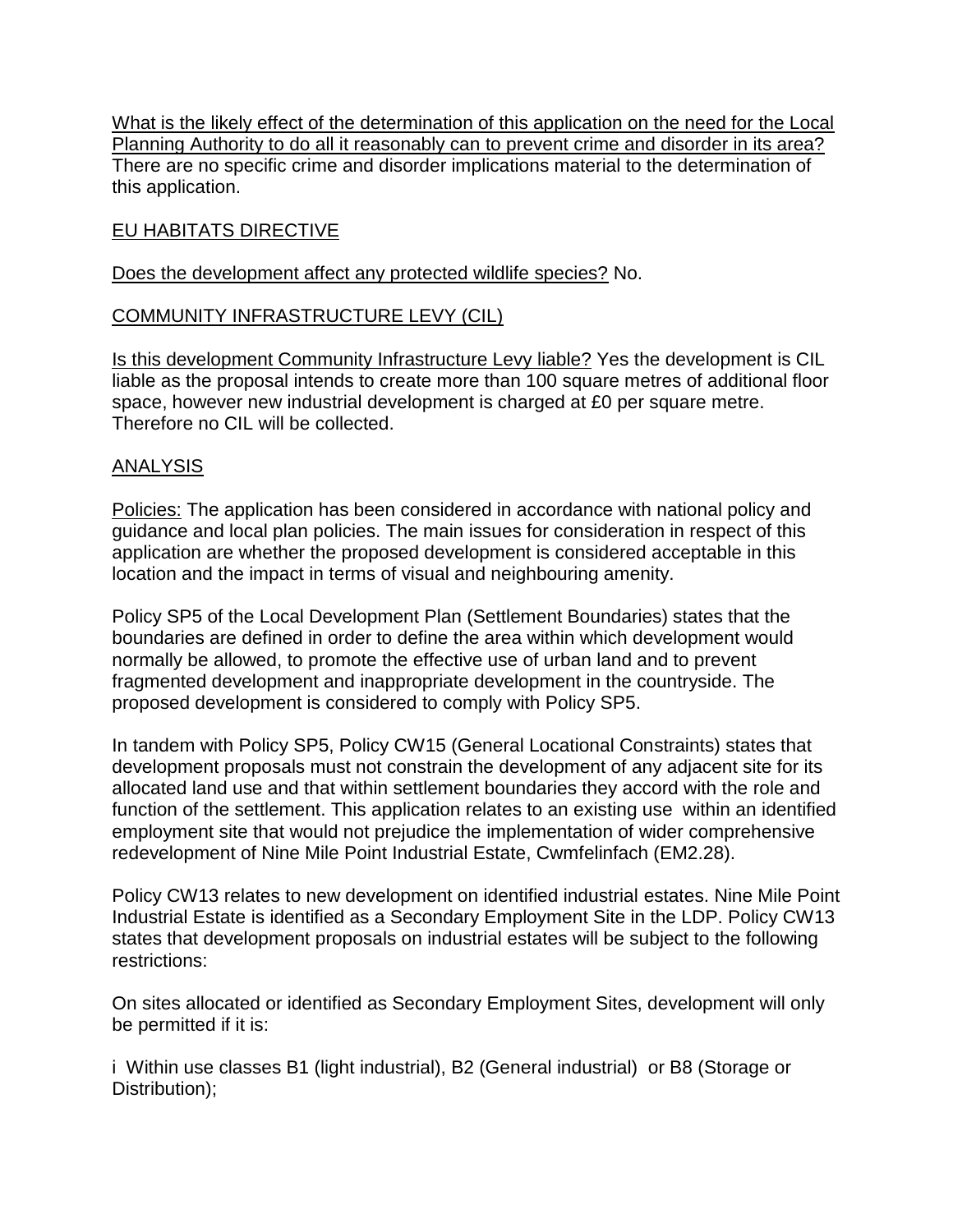- ii An appropriate sui generis use;
- iii To provide an ancillary facility or service to the primary employment use;
- iv An acceptable commercial service unrelated to class B uses.

The proposed development will serve a waste recycling facility that is currently under construction on the site and therefore accords with the aims of policy CW13.

Policy CW2 relates to amenity and states that development proposals should have no unacceptable impact on the amenity of adjacent properties or land; should not result in the over-development of the site; and the proposed use is compatible with surrounding land-uses. The proposed development is considered to accord with this policy as the proposed building is considered to be acceptable in terms of its siting, massing, materials and design, and will integrate well with the host building on the site. Furthermore, given the site's industrial estate location and the distance to the nearest residential property, the proposed use is compatible with the surrounding land uses and would not result in any significant harm in terms of visual amenity of the surrounding area or residential amenity. The proposed development therefore complies with Policy CW2 of the LDP.

Policy CW5 explains that development proposals will only be permitted where they do not have an unacceptable adverse impact upon the water environment and where they would not pose an unacceptable risk to the quality of controlled waters (including ground water and surface water). In that respect from the 7th January 2019, Schedule 3 of the Flood and Water Management Act 2010 commenced in Wales requiring all new developments of more than one house or where the construction area is of 100m2 or more to implement sustainable drainage to manage on-site surface water. In that regard the construction area of the proposed development will exceed 100m2 and therefore Sustainable Drainage Approval is required. As part of the drainage strategy a swale is to be created along the eastern boundary of the site, whilst the drainage details for consideration will require technical approval independent of the need to obtain planning permission along with ensuring that there will be no adverse impacts to existing drainage systems and watercourses. The landscaping of the swale is a matter that can be controlled by way of condition in the interests of visual amenity. The proposed development therefore complies with Policy CW5 of the LDP.

In conclusion, having regard to the above observations, the proposed development accords with Policies CW2 and CW13 of the Caerphilly County Borough Local Development Plan up to 2021 - adopted November 2010.

Comments from Consultees: Whilst the Head of Public Protection has requested that a scheme for the acoustic design of the enclosure is submitted, in this instance given the distance away from the nearest residential receptors together with its location on a designated Secondary Employment Site, it is not considered reasonable or necessary to impose such a condition.

Comments from public: The following representations were received: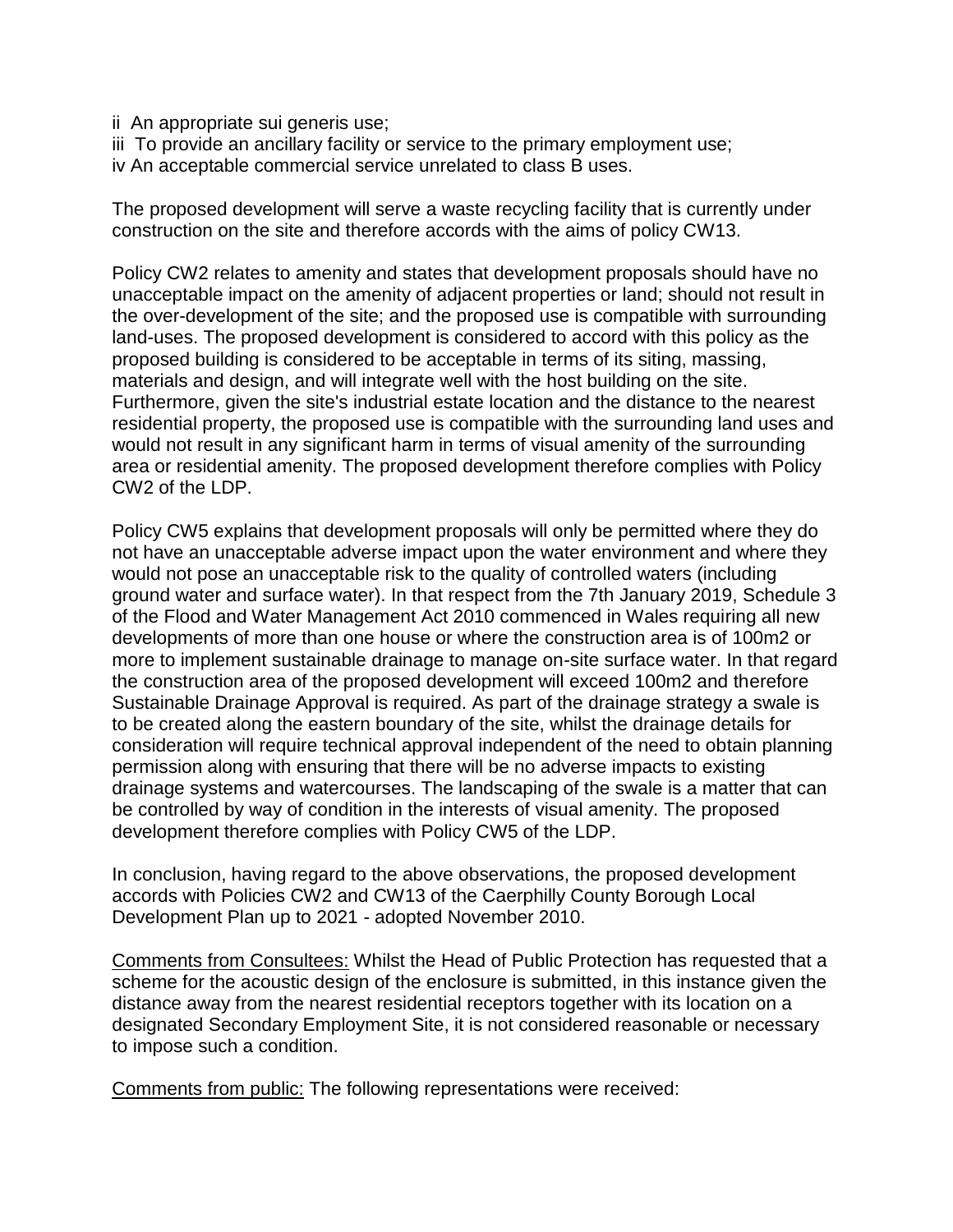1. Questions what analysis has been done to determine the likely levels of pollutants such as dioxins in run-off water from a fire event.

2 Questions what steps the applicant is going to take to ensure that any polluted water does not enter the Sirhowy River.

3. The addition of a sprinkler to the process is an alteration to the original consent and water pollution now presents a significant concern in that contaminated wasted could end up in the Sirhowy River.

In respect of points 1, 2 and 3 the site will be controlled by an Environmental Permit regulated by Natural Resources Wales and is therefore a matter controlled by separate legislation. Notwithstanding the above the developer has confirmed that the outlet drainage pipes will have penstock valves installed to prevent any discharge of water from site in the event of a fire. Any fire water will then be contained within the site within a sealed drainage system. Following a fire event, the captured fire water will then be extracted from the fire water containment system and tankered off site for disposal at a permitted facility. On that basis the protection of surface water to the natural environment has been considered.

4. Questions why permission is being sought through a separate planning application when the development is intrinsic to the existing consent and therefore the planning authority should be insisting on the applicant submitting a s73 application or similar instead of it being treated as a standalone application - Whilst there may have been separate legislative changes outside of the planning system since the waste recycling facility was approved, there is no requirement for the developer to submit a Section 73 application in that there is an extant consent for a waste recycling facility on the site and therefore further planning permission for the approved SRF/RDF facility is not required.

5. Requests that the wider implications affecting health, possible nuisance and adverse effects on air quality are fully considered.

6. Requests a full explanation of the processes, in particular why any waste material needs to be cleaned and where the contaminated effluent from the process will be disposed of, together with the expected daily volume of effluent.

In respect of points 5 and 6 the sprinkler tank and GRP pump house will be used solely to store water to be used in the event of a fire and for no other purpose. The application for consideration is not an opportunity to consider the waste recycling facility on the site which has been previously considered.

7. Requests specification details of the new installation and its exact position on site - These details are provided as part of the submitted application.

Other material considerations: The development is considered to be acceptable in all other areas.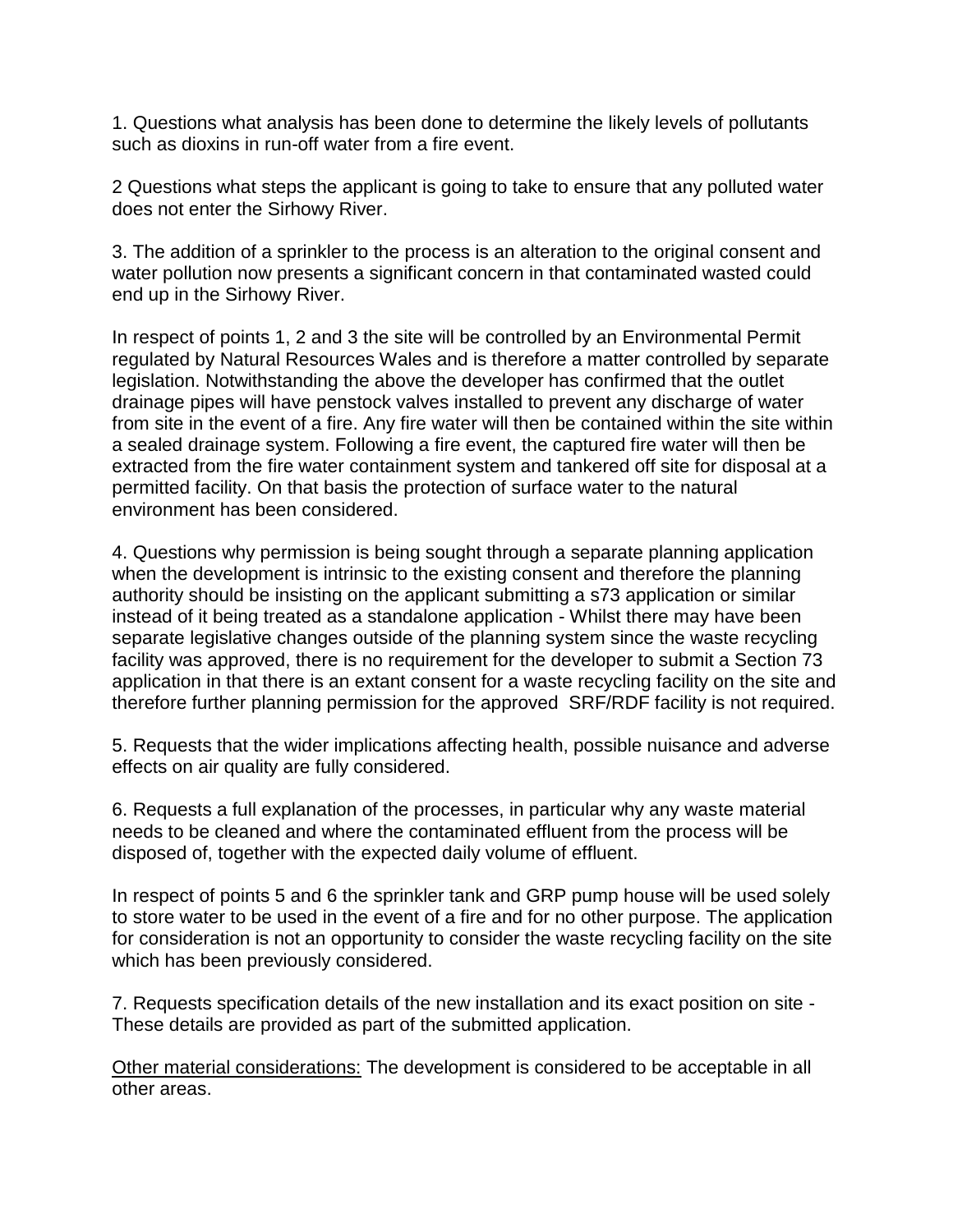The duty to improve the economic, social, environmental and cultural well-being of Wales, has been considered in accordance with the sustainable development principle, under section 3 of the Well-Being of Future Generations (Wales) Act 2015. In reaching the recommendation below, the ways of working set out at section 5 of that Act have been taken into account, and it is considered that the recommendation is consistent with the sustainable development principle as required by section 8 of that Act.

Future Wales - The National Plan 2040 was published on 24 February 2021 and forms part of the statutory development plan for the county borough. In addition to this Planning Policy Wales (PPW) has been amended to take account of Future Wales and PPW Edition 11 has also been published on 24th February 2021. In reaching the conclusion below full account has been taken of both Future Wales and PPW Edition 11 and where they are particularly pertinent to the consideration of the proposals they have been considered as part of the officer's report. It is considered that the recommendation(s) in respect of the proposals is (are) in conformity with both Future Wales and PPW Edition 11.

RECOMMENDATION that Permission be GRANTED

This permission is subject to the following condition(s)

- 01) The development hereby permitted shall be begun before the expiration of five years from the date of this permission. REASON: To comply with the provisions of Section 91 of the Town and Country Planning Act 1990.
- 02) The development shall be carried out in accordance with the following approved plans and documents: Dwg No. 20001-040 Rev A Site Location Plan received on 05.10.2021; Dwg No. 20001-041 Rev B Site Layout Plan received on 03.11.2021; Dwg No. 20001-042 Rev A Proposed Western Elevation received on 27.09.2021; Dwg No. 20001-043 Rev A Proposed Eastern Elevation received on 27.09.2021; Dwg No. 20001-044 Rev A Proposed Southern Elevation received on 27.09.2021; and Dwg No 20-045 L102 Tree Protection/Development Impact Plan associated with planning reference 20/0726/COND received on 14.10.2020.
- REASON: To ensure that the development is carried out only as approved by the Local Planning Authority.
- 03) Prior to the commencement of the development a scheme depicting soft landscaping shall be submitted to and agreed in writing by the Local Planning Authority. The landscaping scheme shall include details and proposed timing of the soft landscaping together with details of ground preparation and planting plans noting the species, plant sizes and planting densities for all new planting. The agreed details shall be carried out in the first planting and/or seeding season following the occupation of the development. Any trees or plants which within a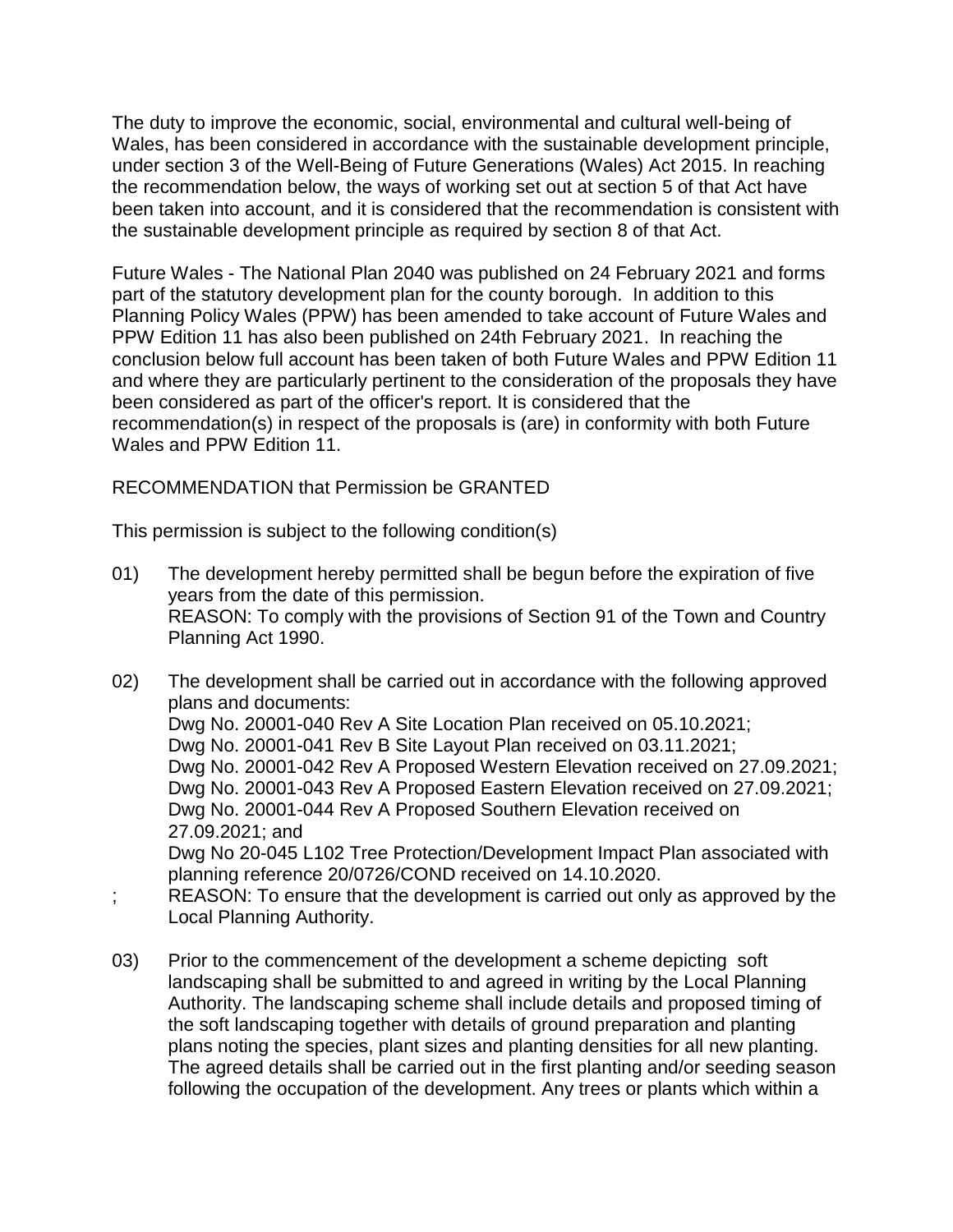period of 5 years from the completion of the development die or are removed, or become seriously damaged or diseased, shall be replaced in the next planting season with others of similar size and species unless the Local Planning Authority gives written consent to any variation.

REASON: In the interests of the visual amenity of the area in accordance with policies CW2 and SP6 of the adopted Caerphilly County Borough Local Development Plan up to 2021.

#### Advisory Note(s)

The proposed development lies within an area that has been defined by the Coal Authority as containing potential hazards arising from former coal mining activity at the surface or shallow depth. These hazards can include: mine entries (shafts and adits); shallow coal workings; geological features (fissures and break lines); mine gas and former surface mining sites. Although such hazards are seldom readily visible, they can often be present and problems can occur in the future, particularly as a result of new development taking place.

It is recommended that information outlining how former mining activities may affect the proposed development, along with any mitigation measures required (for example the need for gas protection measures within the foundations), is submitted alongside any subsequent application for Building Regulations approval (if relevant).

Any form of development over or within the influencing distance of a mine entry can be dangerous and raises significant land stability and public safety risks. As a general precautionary principle, the Coal Authority considers that the building over or within the influencing distance of a mine entry should be avoided. In exceptional circumstance where this is unavoidable, expert advice must be sought to ensure that a suitable engineering design which takes into account all the relevant safety and environmental risk factors, including mine gas and mine-water. Your attention is drawn to the Coal Authority Policy in relation to new development and mine entries available at: www.gov.uk/government/publications/building-on-or-within-the-influencing-distance-ofmine-entries

Any intrusive activities which disturb or enter any coal seams, coal mine workings or coal mine entries (shafts and adits) requires a Coal Authority Permit. Such activities could include site investigation boreholes, excavations for foundations, piling activities, other ground works and any subsequent treatment of coal mine workings and coal mine entries for ground stability purposes. Failure to obtain a Coal Authority Permit for such activities is trespass, with the potential for court action.

If any coal mining features are unexpectedly encountered during development, this should be reported immediately to the Coal Authority on 0345 762 6848. Further information is available on the Coal Authority website at www.gov.uk/government/organisations/the-coal-authority